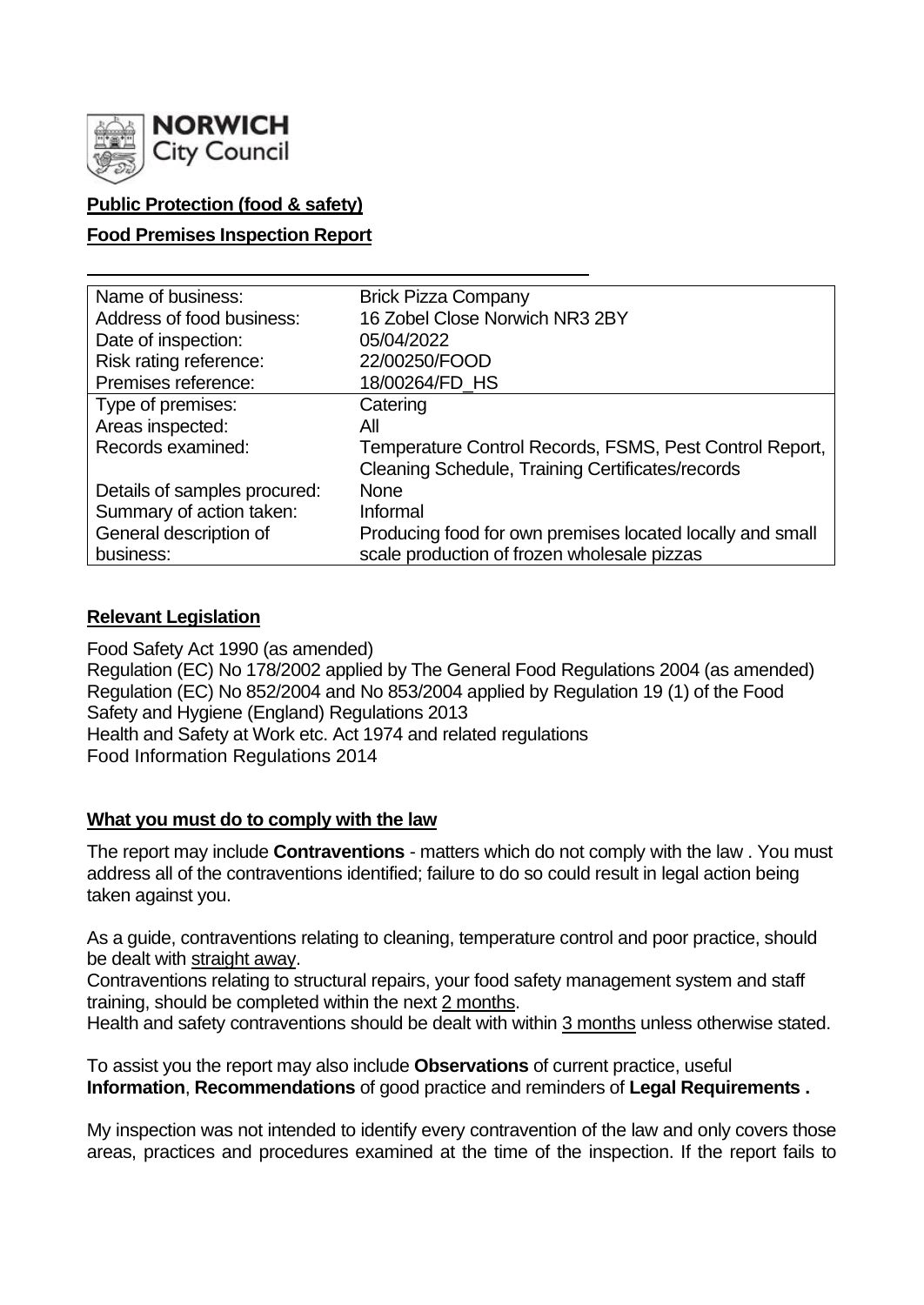mention a particular matter this does not mean you have necessarily complied with the law.**FOOD SAFETY**

# **How we calculate your Food Hygiene Rating:**

The food safety section has been divided into the three areas which you are scored against for the hygiene rating: 1. food hygiene and safety procedures, 2. structural requirements and 3. confidence in management/control procedures. Each section begins with a summary of what was observed and the score you have been given. Details of how these scores combine to produce your overall food hygiene rating are shown in the table.

| <b>Compliance Area</b>                     |          |    |           | <b>You Score</b> |               |    |           |    |                 |  |
|--------------------------------------------|----------|----|-----------|------------------|---------------|----|-----------|----|-----------------|--|
| Food Hygiene and Safety                    |          |    |           | 0                | 5             | 10 | 15        | 20 | 25              |  |
| <b>Structure and Cleaning</b>              |          |    |           | 0                | 5             | 10 | 15        | 20 | 25              |  |
| Confidence in management & control systems |          |    |           | $\overline{0}$   | 5.            | 10 | 15        | 20 | 30 <sub>1</sub> |  |
| <b>Your Total score</b>                    | $0 - 15$ | 20 | $25 - 30$ |                  | $35 - 40$     |    | $45 - 50$ |    | > 50            |  |
|                                            |          |    |           |                  |               |    |           |    |                 |  |
| <b>Your Worst score</b>                    | 5        | 10 | 10        |                  | 15            |    | 20        |    |                 |  |
| <b>Your Rating is</b>                      | 5        |    | 3         |                  | $\mathcal{P}$ |    |           |    | $\Omega$        |  |

Your Food Hygiene Rating is 4 - a good standard

00004

# **1. Food Hygiene and Safety**

Food hygiene standards are high. You demonstrated a very good standard of compliance with legal requirements. You have safe food handling practices and procedures and all the necessary control measures to prevent cross-contamination are in place. Some minor contraventions require your attention. **(Score 5)**

# Hand-washing

**Contravention** The following indicated that hand-washing was not suitably managed::

• there was no hot water to the wash hand basin

**Legal Requirement** Wash hand basins must be provided with hot and cold running water and suitable drainage; soap and a hygienic way to dry hands.

**Legal Requirement** An adequate number of wash hand basins must be available for use, they must be suitably located and designated for cleaning hands.

**Observation** At the time of my inspection the hot water supply was disconnected to one of the wash hand basins mentioned above due to building works on the first floor level. This was later rectified by the plumber. Alternative means to wash hands was available.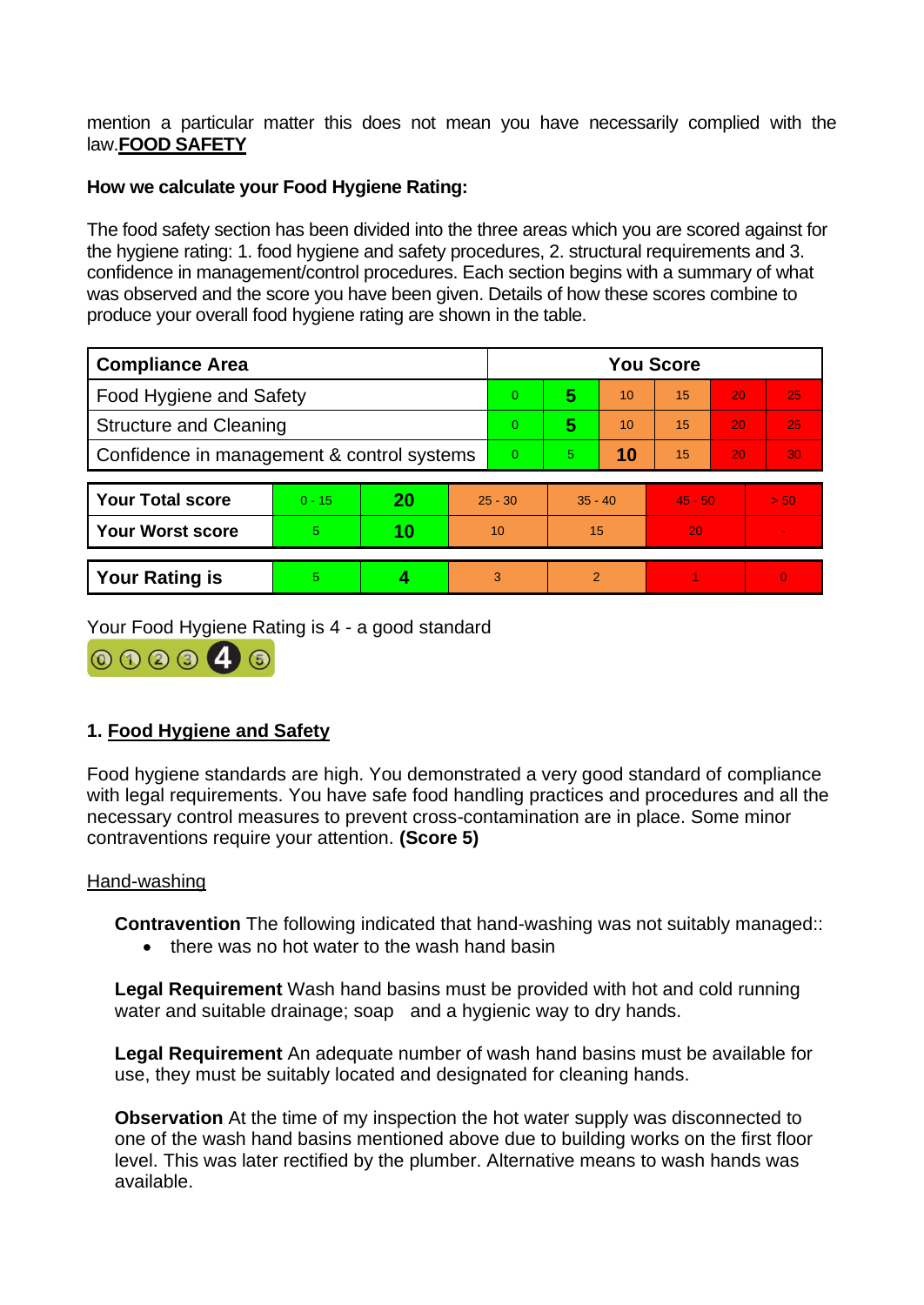# Personal Hygiene

**Contravention** The following are examples of poor personal hygiene or where it was made difficult for food handlers to maintain sufficiently high standards of personal cleanliness:

- staff were not wearing suitable protective clothing
- staff were wearing pullovers

**Legal Requirement** All persons in food handling areas must wear suitable, clean, and where appropriate protective clothing.

# **2. Structure and Cleaning**

The structure facilities and standard of cleaning and maintenance are all of a good standard and only minor repairs and/or improvements are required. Pest control and waste disposal provisions are adequate. The minor contraventions require your attention. **(Score 5)**

# Cleaning of Structure

**Contravention** The following items could not be effectively cleaned and must be covered or made non-absorbent:

• unsealed wooden structures

### **Maintenance**

**Contravention** The following had not been suitably maintained and must be repaired or replaced:

- wall surfaces
- floor surfaces
- broken, chipped ungrouted or missing floor tiles

# Facilities and Structural provision

**Contravention** The following facilities were inadequate and must be improved:

• insufficient or poorly sited wash hand basins. There was no dedicated wash hand basin in new pizza production room. You are in the process of installing a new dedicated wash hand basin for this area as an alternative to one sited in a recently opened up kitchen/washing up room for staff.

# Pest Control

**Observation** I was pleased to see that the premises was proofed against the entry of pests and that pest control procedures were in place.

**Observation** You have a pest control contract in place and there is no evidence of pest activity on the premises.